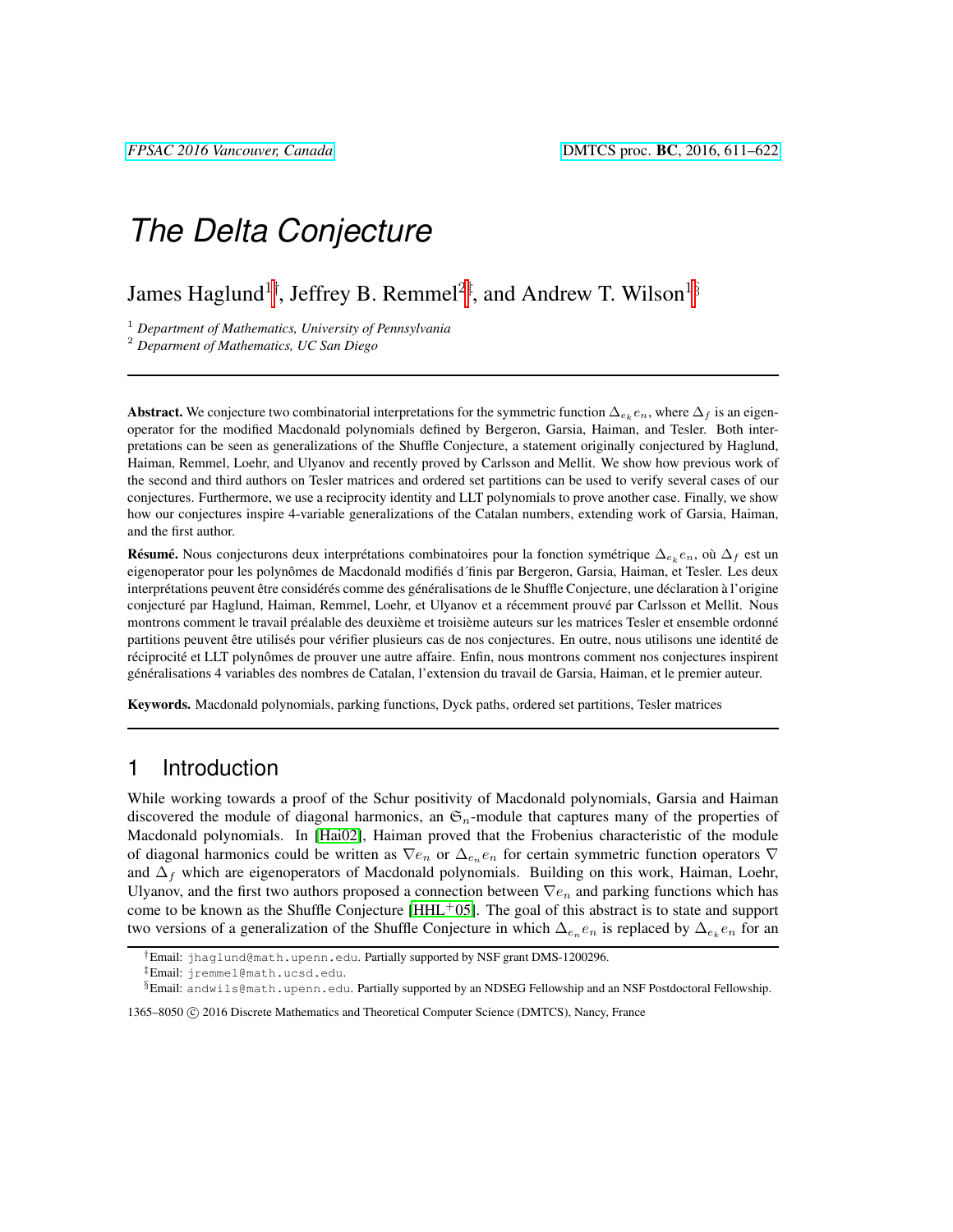Fig. 1: This is the Young diagram (in French notation) of the partition (4, 3). The cell c has  $a'(c) = 2$  (represented by dots) and  $\ell'(c) = 1$  (represented by dashes).

integer  $1 \leq k \leq n$ . We will also see how our generalizations tie together a wide variety of algebraic and combinatorial objects, such as parking functions, ordered set partitions, generalizations of Tesler matrices, and LLT polynomials. In this section, we provide the necessary background and then state our conjecture.

### *1.1 Symmetric and Quasisymmetric Functions*

Let  $\Lambda$  denote the ring of symmetric functions with coefficients in  $\mathbb{Q}(q, t)$ . The sets  $\{e_{\mu} : \mu \vdash n\}$ ,  $\{h_\mu : \mu \vdash n\}$ ,  $\{\tilde{H}_\mu : \mu \vdash n\}$  are the elementary, homogeneous, and (modified) Macdonald symmetric function bases for  $\Lambda^{(n)}$ , the elements of  $\Lambda$  that are homogeneous of degree n. We use the Hall inner product on  $\Lambda^{(n)}$ . Given a partition  $\mu \vdash n$  and a cell c in the Young diagram of  $\mu$  (drawn in French notation) we set  $a'(c)$  and  $\ell'(c)$  to be the number of cells in  $\mu$  that are strictly to the left and strictly below  $c$  in  $\mu$ , respectively. We define

$$
B_{\mu}(q,t) = \sum_{c \in \mu} q^{a'(c)} t^{\ell'(c)} \quad \text{ and } \quad T_{\mu}(q,t) = \prod_{c \in \mu} q^{a'(c)} t^{\ell'(c)}.
$$

Given any symmetric function  $f \in \Lambda$ , we define operators  $\Delta_f$  and  $\Delta'_f$  on  $\Lambda$  by their action on the Macdonald basis:

$$
\Delta_f \tilde{H}_\mu = f[B_\mu(q,t)] \tilde{H}_\mu \quad \text{and} \quad \Delta_f' \tilde{H}_\mu = f[B_\mu(q,t)-1] \tilde{H}_\mu.
$$

Here, we have used the notation that, for a symmetric function f and a sum  $A = a_1 + \ldots + a_N$  of monic monomials,  $f[A]$  is equal to the specialization of f at  $x_1 = a_1, \ldots, x_N = a_N$ , where the remaining variables are set equal to zero. We also set  $\nabla = \Delta_{e_n}$  as an operator on  $\Lambda^{(n)}$ .

Note that, by definition, for any  $1 \leq k \leq n$ 

$$
\Delta_{e_k} e_n = \Delta'_{e_k + e_{k-1}} e_n = \Delta'_{e_k} e_n + \Delta'_{e_{k-1}} e_n.
$$
\n(1)

Furthermore, for any  $k > n$ ,  $\Delta_{e_k} e_n = \Delta'_{e_{k-1}} e_n = 0$ . Therefore  $\Delta_{e_n} e_n = \Delta'_{e_{n-1}} e_n$ .

The ring of quasisymmetric functions consists of the formal power series in variables  $x_1, x_2, x_3, \ldots$ that are translation invariant, i.e. the coefficient of  $x_1^{\alpha_1} \dots x_n^{\alpha_n}$  is equal to the coefficient of  $x_{i_1}^{\alpha_1} \dots x_{i_n}^{\alpha_n}$ for any composition  $\alpha \models n$  and positive integers  $i_1 < i_2 \ldots < i_n$ . We will primarily use the monomial basis  $\{M_{\alpha}: \alpha \models n\}$  for the quasisymmetric functions that are homogeneous of degree n, where  $\alpha$  is a composition whose sum is  $n$ . Although not every function we define in our conjecture is obviously symmetric, it is clear that each function is quasisymmetric, and thus can be expanded in the monomial quasisymmetric basis.

### *1.2 Labeled Dyck Paths*

To state our conjectures, we consider objects which we call labeled Dyck paths. A *Dyck path* of order n is a lattice path from  $(0, 0)$  to  $(n, n)$  consisting of north and east steps that remains weakly above the line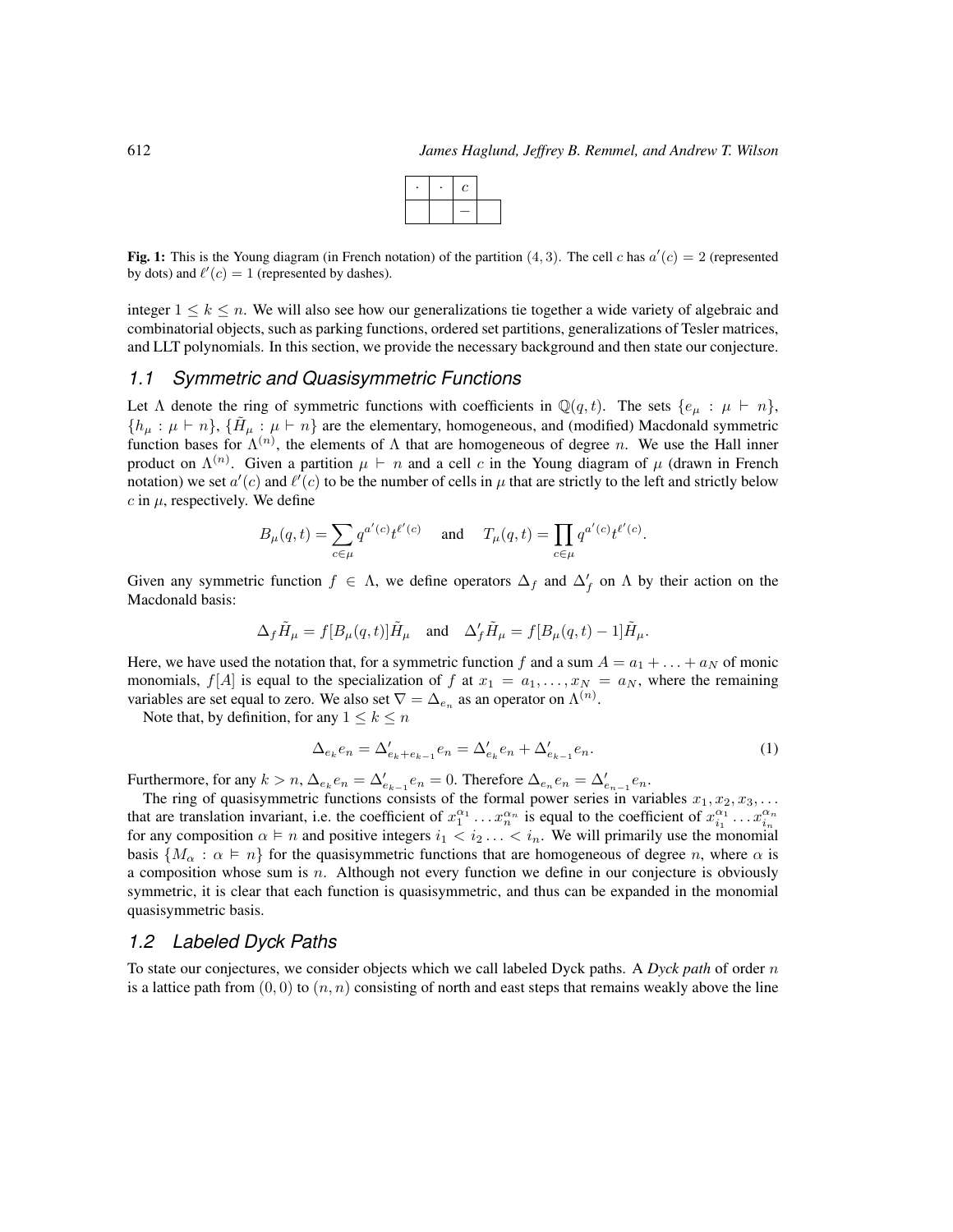|   |   |  |  | $a_i$          | $d_i$ |
|---|---|--|--|----------------|-------|
|   |   |  |  | 0              | 0     |
|   |   |  |  | $\overline{0}$ |       |
|   | 2 |  |  |                |       |
| 6 |   |  |  |                | 2     |
|   |   |  |  | 0              | 0     |

<span id="page-2-0"></span>Fig. 2: A labeled Dyck path  $P \in \mathcal{LD}_5$  with  $\text{area}(P) = 2$ ,  $\text{dinv}(P) = 4$ , and  $\text{Val}(P) = \{4, 5\}.$ 

 $y = x$ , which is sometimes called the diagonal, main diagonal, or 0-diagonal. To obtain a *labeled Dyck path*, we label the north steps of a Dyck path with (not necessarily unique) positive integers such that the labels strictly increase while ascending each column. We denote the Dyck paths and labeled Dyck paths of order n by  $\mathcal{D}_n$  and  $\mathcal{LD}_n$ , respectively. Often, we will use the notation  $D(P)$  to denote the underlying Dyck path of a labeled Dyck path P. Labeled Dyck paths are sometimes called (word) parking functions, since there is a classical bijection between the two classes of objects.

Given a Dyck path  $D \in \mathcal{D}_n$ , we number the rows of D with  $1, 2, \ldots, n$  from bottom to top. Then, for each row i, we set the *area* of the row i, written  $a_i(D)$ , to be the number of full squares between P and the diagonal. A labeled Dyck path P inherits the values  $a_i(P)$  from its underlying Dyck path  $D(P)$ . We also set

$$
d_i(P) = |\{i < j \le n : a_i(P) = a_j(P), \ell_i(P) < \ell_j(P)\}|
$$
  
+ |\{i < j \le n : a\_i(P) = a\_j(P) + 1, \ell\_i(P) > \ell\_j(P)\}|.

where  $\ell_i(P)$  is the label in the *i*th row of P. These are the primary and secondary diagonal inversions beginning in row *i*, respectively. The area and dinv statistics are defined by  $\text{area}(P) = \sum_{i=1}^{n} a_i(P)$  and  $\dim(P) = \sum_{i=1}^{n} d_i(P).$ 

The *contractible valleys* of P are

$$
Val(P) = \{2 \le i \le n : a_i(P) < a_{i-1}(P)\}
$$
\n
$$
\cup \{2 \le i \le n : a_i(P) = a_{i-1}(P), \ell_i(P) > \ell_{i-1}(P)\}.
$$

Visually, these are the rows  $i$  that are immediately preceded by an east step and, if we were to remove this east step and shift everything beyond it one step to the west, the resulting labeled path would still have increasing labels in its columns. For the parking function depicted in Figure [2,](#page-2-0) 3 is not a contractible valley because removing the east step that starts row 3 would result in a 2 above a 6, so that column's labels would no longer increase from bottom to top. However, rows 4 and 5 are contractible valleys.

### *1.3 The Delta Conjecture*

<span id="page-2-1"></span>Finally, by  $x^P$  we mean the monomial  $\prod_{i=1}^n x_{\ell_i(P)}$  and for any polynomial  $f(z)$  we use  $f(z)|_{z^k}$  to denote the coefficient of  $z^k$  in f. We use the standard notation for q- and q, t- integers and binomial coefficients. With these definitions in hand, we can state our main conjecture, which we call the Delta Conjecture. Sometimes we will refer to [\(2\)](#page-3-0) as the Rise Version and [\(3\)](#page-3-1) as the Valley Version of the Delta Conjecture.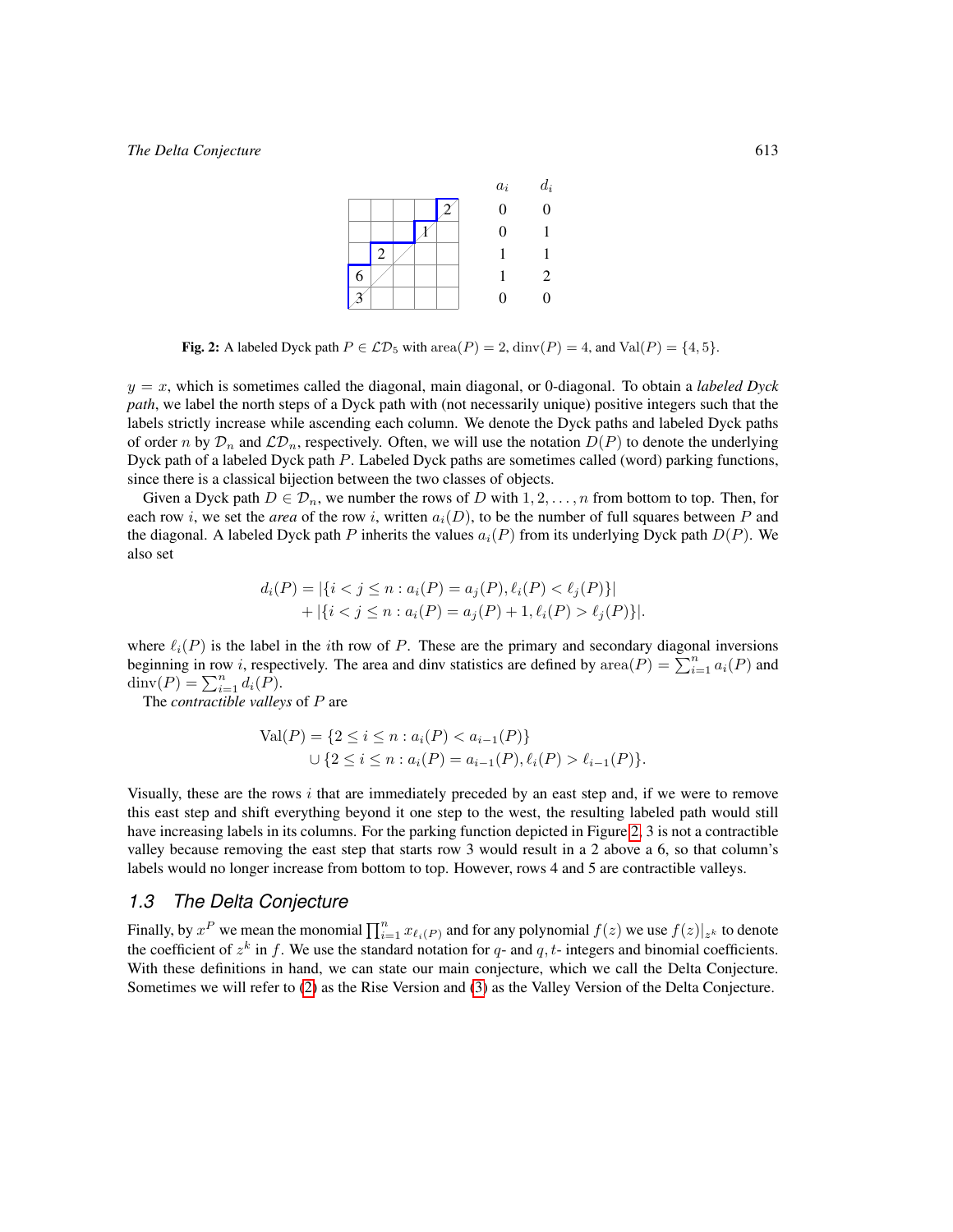614 *James Haglund, Jeffrey B. Remmel, and Andrew T. Wilson*

<span id="page-3-1"></span><span id="page-3-0"></span> $\overline{1}$ 

| Conditions                                    | LHS of $(2)$ | RHS of $(2)$ | RHS of $(3)$ |
|-----------------------------------------------|--------------|--------------|--------------|
| Coefficient of $M_{1^n}$ at $q=0$             | [Will5c]     | Section 2    | Section 2    |
| Coefficient of $M_{1^n}$ at $t=0$             | [Wil15c]     | Section 2    | Section 2    |
| Coefficient of $M_{1^n}$ at $q=1$             | [Wil15c]     | [Will5c]     |              |
| $\langle \cdot, e_{n-d} h_d \rangle, t = 1/q$ | Section 3    | [Wil15b]     | [Wil15b]     |
| $\langle \cdot, h_{n-d} h_d \rangle, t = 1/q$ | Section 3    | [Wil15b]     | [Will5b]     |
| $k=1$                                         | Section 4    | Section 4    |              |

<span id="page-3-3"></span>Fig. 3: This table summarizes cases of the Delta Conjecture that have been proved. We provide a section number if the case is discussed in this abstract and a citation otherwise. Question marks indicate cases which have not been proved.

**Conjecture 1.1 (Delta Conjecture)** *For any integers*  $n > k \geq 0$ *,* 

$$
\Delta'_{e_k} e_n = \sum_{P \in \mathcal{LD}_n} q^{\text{dinv}(P)} t^{\text{area}(P)} \prod_{i: a_i(P) > a_{i-1}(P)} \left(1 + z/t^{a_i(P)}\right) x^P \Big|_{z^{n-k-1}}
$$
(2)

$$
\Delta'_{e_k} e_n = \sum_{P \in \mathcal{LD}_n} q^{\text{dinv}(P)} t^{\text{area}(P)} \prod_{i \in \text{Val}(P)} \left( 1 + z/q^{d_i(P)+1} \right) x^P \Big|_{z^{n-k-1}}.
$$
\n(3)

*Equivalently, we can replace the left-hand side with*  $\Delta_{e_k} e_n$  *for integers*  $n \geq k \geq 0$ *, multiply both righthand sides by*  $(1 + z)$ *, and then take the coefficient of*  $z^{n-k}$ *.* 

Most of the remainder of the abstract is devoted to this conjecture. We summarize the current status of this progress in Figure [3.](#page-3-3) Section [2](#page-3-2) connects previous work of the second and third authors on ordered set partitions and Tesler matrices in [\[RW15,](#page-11-4) [Wil15c\]](#page-11-2) to cases of the Delta Conjecture. Section [3](#page-5-0) provides a plethystic formula for  $\Delta_{e_k} e_n$  at  $t=1/q$  and uses a result of Garsia, Leven, Wallach, and Xin [\[GLWX15\]](#page-11-5) to give Schur positivity in this case. In Section [4,](#page-6-0) we use a reciprocity identity and LLT polynomials to sketch a proof of the  $k = 1$  case of [\(2\)](#page-3-0). Section [5](#page-8-0) contains a variation of the Delta Conjecture that involves new 4-variable Catalan polynomials. Finally, we use Section [6](#page-9-0) to outline some of the major open problems related to the Delta Conjecture. In particular, Carlsson and Mellit [\[CM15\]](#page-10-0) have recently announced a proof of the Shuffle Conjecture, which is equivalent to the  $k = n - 1$  case of the Delta Conjecture. We briefly discuss how their ideas might be used in our setting.

# <span id="page-3-2"></span>2 Ordered Set Partitions and the  $q = 0$  or  $t = 0$  Cases

In this section, we show how previous work of the second and third authors in [\[RW15,](#page-11-4) [Wil15c\]](#page-11-2) can be used to prove the following result.

<span id="page-3-4"></span>**Theorem 2.1** The coefficients of  $M_{1^n}$  in the monomial quasisymmetric function expansion of the follow*ing are all equal:*

Rise<sub>n,k</sub>(x; q, 0), Rise<sub>n,k</sub>(x; 0, q), Val<sub>n,k</sub>(x; q, 0),  
Val<sub>n,k</sub>(x; 0, q), 
$$
\Delta'_{e_k}e_n|_{t=0}
$$
,  $\Delta'_{e_k}e_n|_{q=0, t=q}$ .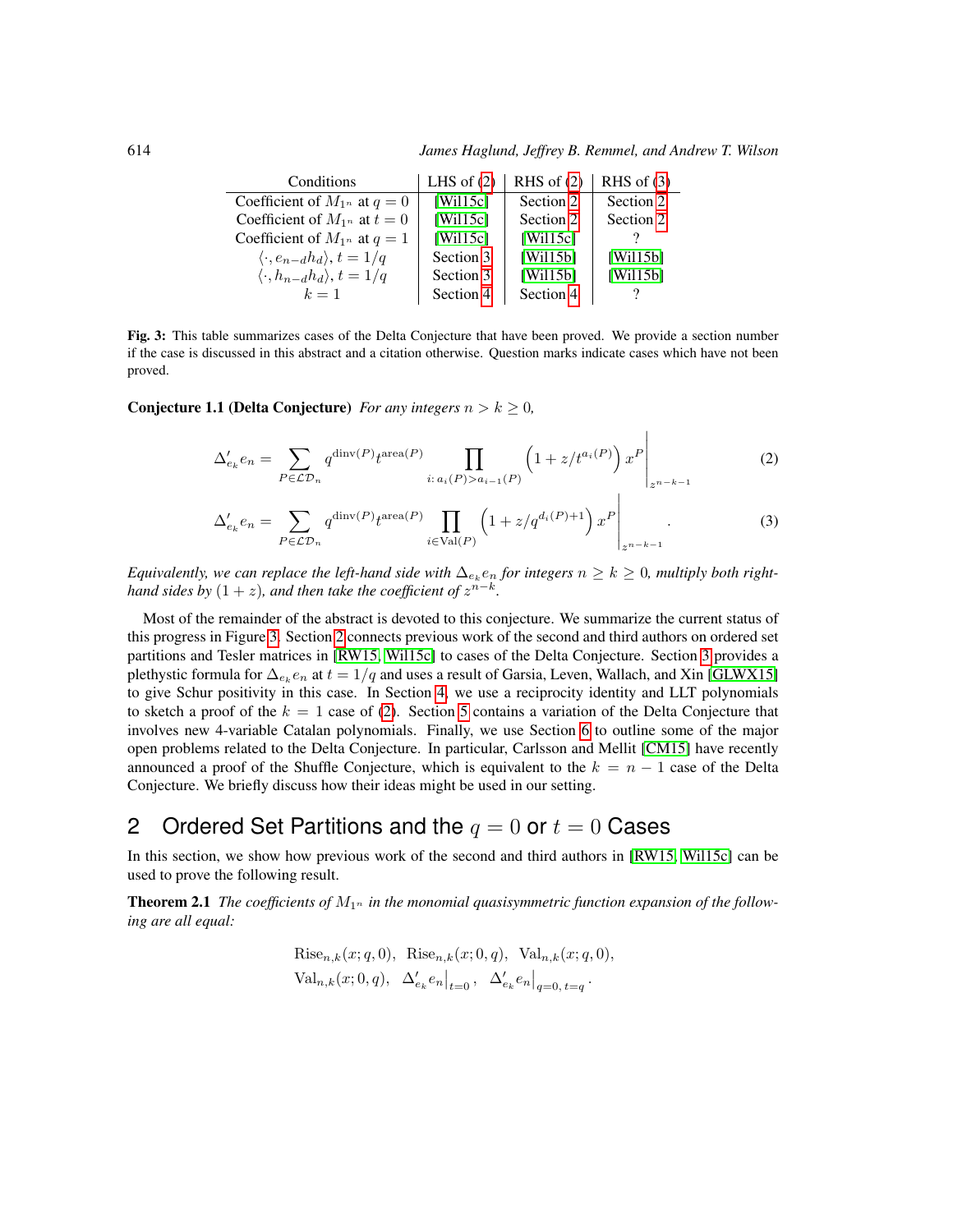In order to prove Theorem [2.1,](#page-3-4) we show how labeled Dyck paths are related to objects called ordered set partitions when q or t equals zero. The *ordered set partitions* of order n with k blocks are partitions of the set  $\{1, 2, \ldots, n\}$  into k subsets (called blocks) with some order on the blocks. We write this set as  $OP_{n,k}$ . For example, 24|3|15 is an element of  $OP_{5,3}$ , where we have listed each block in increasing order and used bars to separate blocks.

More generally, given a composition  $\alpha$  of length n, the *ordered multiset partitions*  $OP_{\alpha,k}$  are the partitions of the multiset  $\{i^{\alpha_i} : 1 \le i \le n\}$  into k ordered blocks, each of which is a set. For example, 23|13|24 is in  $OP_{\alpha,3}$  for  $\alpha = \{1, 2, 2, 1\}$ . In [\[Wil15c\]](#page-11-2), the third author showed that

$$
\Delta'_{e_k} e_n \big|_{M_1 n, t=0} = \Delta'_{e_k} e_n \big|_{M_1 n, q=0, t=q} = \sum_{\pi \in \mathcal{OP}_{n,k+1}} q^{\text{inv}(\pi)} \tag{4}
$$

where  $inv(\pi)$  counts the number of pairs  $a > b$  such that a's block is strictly to the left of b's block in  $\pi$ and b is minimal in its block in  $\pi$ . For example, 15|23|4 has two inversions, between the 5 and the 2 and the 5 and the 4. We claim that setting one of  $q$  or  $t$  equal to zero in our combinatorial interpretations also yields a sum involving ordered partitions. To make this more precise, we define three more statistics on ordered multiset partitions.

First, given some  $\pi \in \mathcal{OP}_{\alpha,k}$  we number  $\pi$ 's blocks  $\pi_1, \pi_2, \ldots, \pi_k$  from left to right. Let  $\pi_i^h$  be the hth smallest element in  $\pi_i$ , beginning at  $h = 0$ . Then the *diagonal inversions* of  $\pi$ , written  $\text{Dim}(\pi)$ , are the triples

$$
\{(h,i,j): 1 \leq i < j \leq k, \ \pi_i^h > \pi_j^h\} \cup \{(h,i,j): 1 \leq i < j \leq k, \ \pi_i^h < \pi_j^{h+1}\}.
$$

The triples of the first type are *primary diagonal inversions*, and the triples of the second type are *secondary diagonal inversions.* We set  $\dim(\pi)$  to be the cardinality of  $Dim(\pi)$ .

To define the *major index* of  $\pi$ , we consider the permutation  $\sigma = \sigma(\pi)$  obtained by writing each block of  $\pi$  in decreasing order. Then we recursively form a word w by setting  $w_0 = 0$  and  $w_i =$  $w_{i-1} + \chi(\sigma_i)$  is minimal in its block in  $\pi$ ). Then we set

$$
\mathrm{maj}(\pi) = \sum_{i: \; \sigma_i > \sigma_{i+1}} w_i.
$$

Finally, we define the *minimum major index* of  $\pi$  as follows. We begin by writing the elements of  $\pi_k$ in increasing order from left to right. Then, recursively for  $i = k - 1$  to 1, we choose r to be the largest element in  $\pi_i$  that is less than or equal to the leftmost element in  $\pi_{i+1}$ , as previously recorded. If there is no such r, we write  $\pi_i$  in increasing order. If there is such an r, beginning with  $\pi_i$  in increasing order, we cycle its elements until r is the rightmost element in  $\pi_i$ . We write down  $\pi_i$  in this order. We continue this process until we have processed each block of  $\pi$ . For example, consider the ordered multiset permutation  $\pi = 13|23|14|234$ . Processing the blocks of  $\pi$  from right to left, we obtain 312341234. We consider the result as a permutation, which we denote  $\tau = \tau(\pi)$ , and define

$$
\text{minimaj}(\pi) = \sum_{i: \ \tau_i > \tau_{i+1}} i
$$

<span id="page-4-0"></span>i.e. the major index of the permutation  $\tau$ . The name minimaj comes from the fact that minimaj( $\pi$ ) is equal to the minimum major index achieved by any permutation that can be obtained by permuting elements within the blocks of  $\pi$ .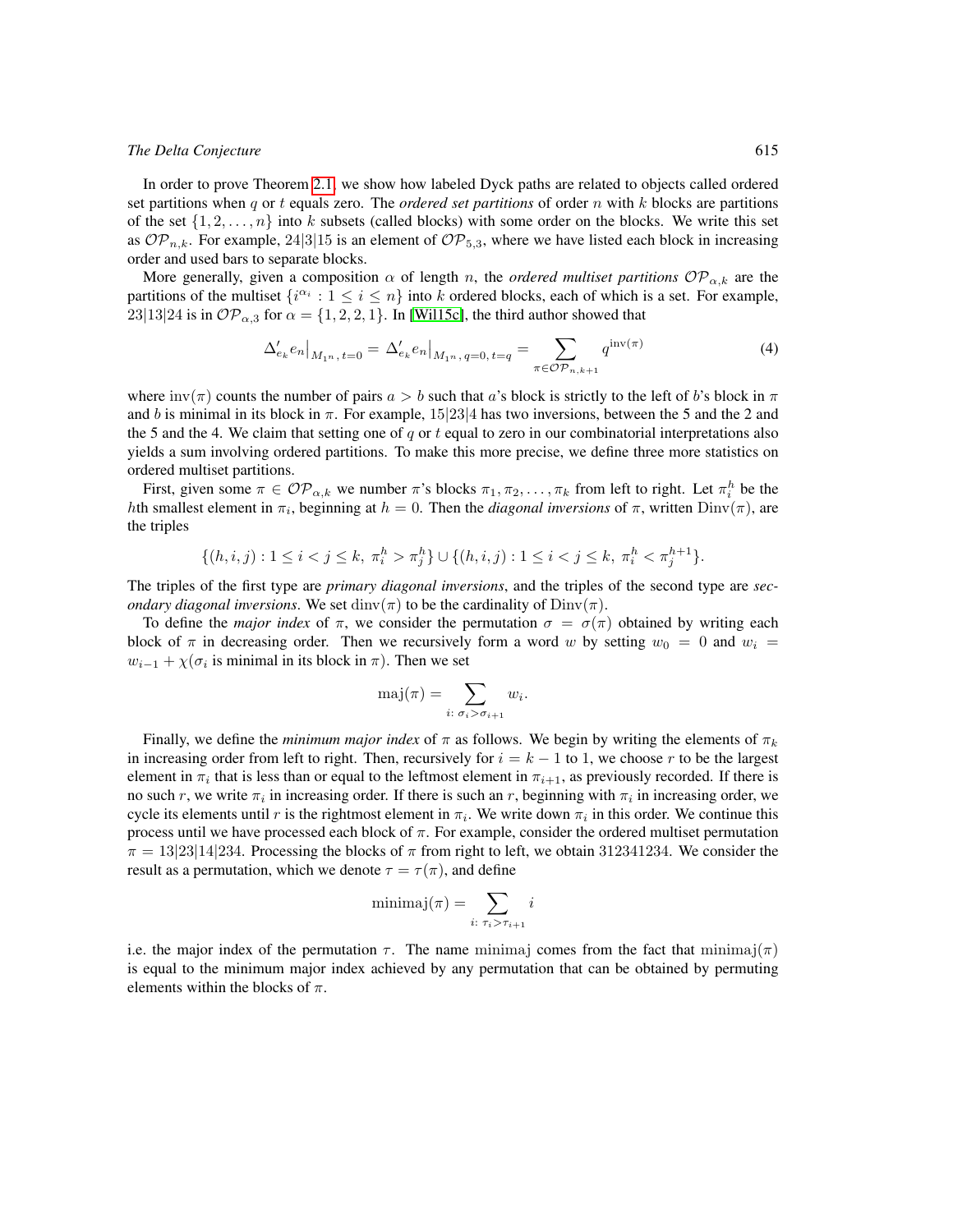**Proposition 2.1** *For any composition*  $\alpha$ 

<span id="page-5-1"></span>
$$
Rise_{n,k}(x;q,0)|_{M_{\alpha}} = \sum_{\pi \in \mathcal{OP}_{\alpha,k+1}} q^{\text{dinv}(\pi)}
$$
(5)

$$
\text{Rise}_{n,k}(x;0,q)|_{M_{\alpha}} = \sum_{\pi \in \mathcal{OP}_{\alpha,k+1}} q^{\text{maj}(\pi)} \tag{6}
$$

<span id="page-5-3"></span><span id="page-5-2"></span>
$$
\text{Val}_{n,k}(x;q,0)|_{M_{\alpha}} = \sum_{\pi \in \mathcal{OP}_{\alpha,k+1}} q^{\text{inv}(\pi)} \tag{7}
$$

<span id="page-5-4"></span>
$$
\text{Val}_{n,k}(x;0,q)|_{M_{\alpha}} = \sum_{\pi \in \mathcal{OP}_{\alpha,k+1}} q^{\text{minimaj}(\pi)}.
$$
 (8)

The proof involves analyzing the labeled Dyck paths that contribute to each left-hand side when  $q$  or t equals zero. In particular, we give bijections between contributing labeled Dyck paths and ordered set partitions, and these bijections lead to each of the four statistics.

The main result in [\[Wil15a\]](#page-11-6) is that the right-hand sides of [\(5\)](#page-5-1), [\(6\)](#page-5-2), and [\(7\)](#page-5-3) are all equal. In recent work, [\[HRRW\]](#page-11-7) shows the right-hand side of [\(8\)](#page-5-4) is equal to the other three right-hand sides. Together with the results in [\[Wil15c\]](#page-11-2), this concludes the proof of Theorem [2.1.](#page-3-4)

# <span id="page-5-0"></span>3 Results at  $t = 1/q$

In this section, we consider the special case  $t = 1/q$ . As in the Shuffle Conjecture, this case is much more approachable from the symmetric function point of view than the general setting. In particular, it is not difficult to obtain a plethystic formula for  $\Delta_{e_k} e_n$  at  $t = 1/q$ . We state the plethystic formula below and then use it to show that  $\Delta_{e_k} e_n$  is Schur positive at  $t = 1/q$  up to a power of q.

<span id="page-5-5"></span>**Theorem 3.1** *For any symmetric function*  $f \in \Lambda^{(k)}$ *,* 

$$
\Delta_f e_n|_{t=1/q} = \frac{f[[n]_q]e_n[X[k+1]_q]}{q^{k(n-1)}[k+1]_q}.
$$

The proof uses Cauchy's Formula along with the fact that Macdonald polynomials at  $t = 1/q$  are closely related to Schur functions. From Theorem [3.1,](#page-5-5) it is easy to compute

$$
\Delta_{e_k} e_n|_{t=1/q} = \frac{q^{\binom{k}{2}-k(n-1)}}{[k+1]_q} \begin{bmatrix} n \\ k \end{bmatrix}_q e_n[X[k+1]_q].\tag{9}
$$

In [\[Wil15b\]](#page-11-3), the third author uses this formula along with combinatorial recursions to prove both versions of the Shuffle Conjecture after setting  $t = 1/q$  and taking the inner product with  $e_{n-d}h_d$  or  $h_{n-d}h_d$  for any nonnegative integer d. We can also use Theorem [3.1](#page-5-5) along with a recent result of Garsia, Leven, Wallach, and Xin [\[GLWX15\]](#page-11-5) to give a Schur positivity result for our symmetric function at  $t = 1/q$ .

**Corollary 3.1** *The coefficient of any Schur function in the Schur expansion of*  $q^{k(n-1)-\binom{k}{2}}\Delta_{e_k}e_n\Big|_{t=1/q}$ *is a polynomial in* q *and* t *with nonnegative integer coefficients.*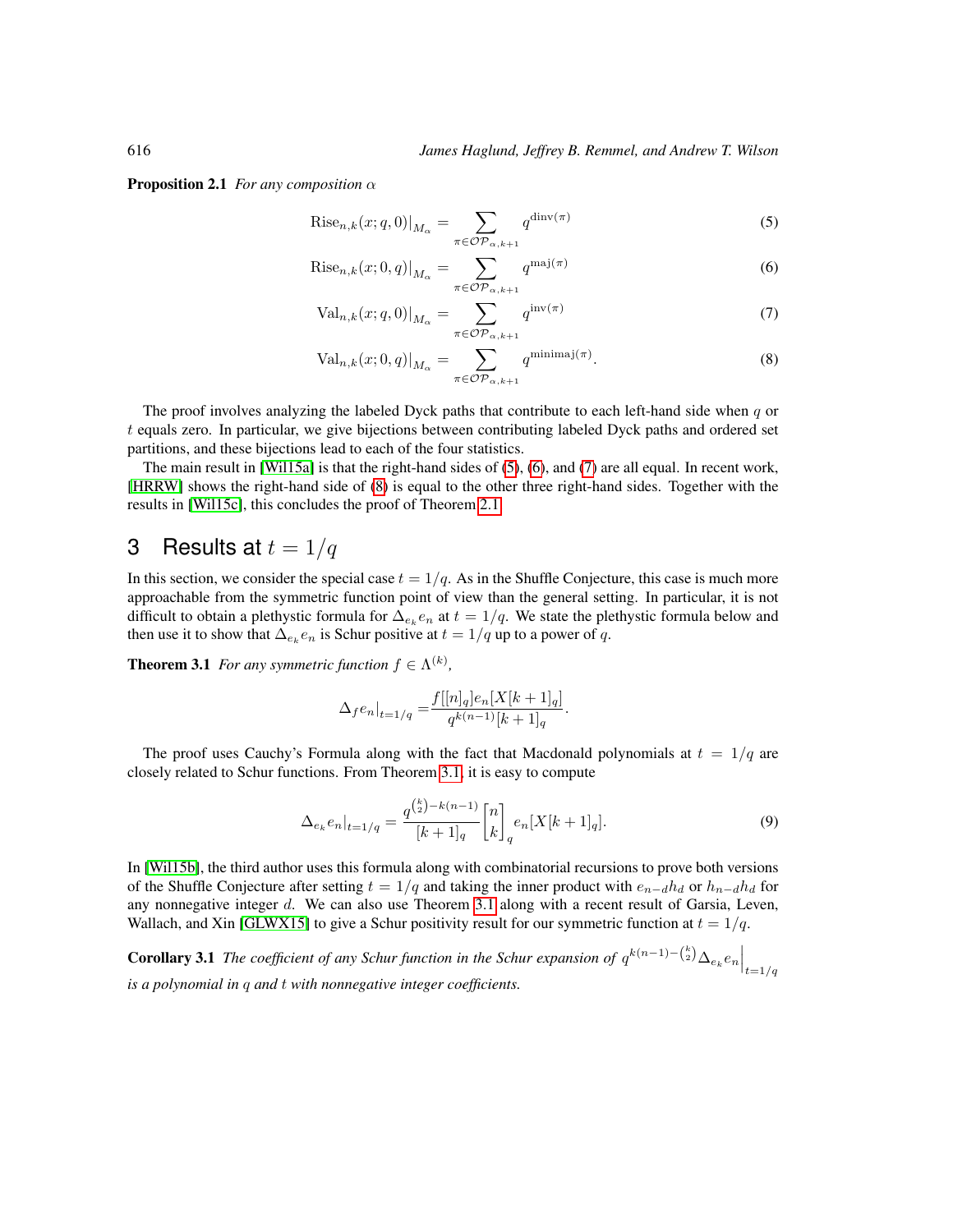# <span id="page-6-0"></span>4 Proof of the Rise Version at  $k = 1$

In this section, we sketch the proof of the following special case of the Rise Version of the Delta Conjecture.

<span id="page-6-1"></span>Theorem 4.1 *For any positive integer* n*,*

$$
\Delta_{e_1} e_n = \text{Rise}_{n,0}(x; q, t) + \text{Rise}_{n,1}(x; q, t)
$$

$$
= \sum_{m=0}^{\lfloor n/2 \rfloor} s_{2^m,1^{n-2m}} \sum_{p=m}^{n-m} [p]_{q,t}.
$$

*This verifies* [\(2\)](#page-3-0) *from Conjecture* [1.1](#page-2-1) *for*  $k = 1$ *.* 

We deal with the symmetric function component of Theorem [4.1](#page-6-1) in Subsection [4.1](#page-6-2) and the combinatorial component in Subsection [4.2.](#page-7-0)

#### <span id="page-6-2"></span>*4.1 The Symmetric Side*

<span id="page-6-4"></span>In this subsection, we prove the "symmetric side" of Theorem [4.1,](#page-6-1) restated below.

Proposition 4.1 *For any positive integer* n*,*

$$
\Delta_{e_1} e_n = \sum_{m=0}^{\lfloor n/2 \rfloor} s_{2^m, 1^{n-2m}} \sum_{p=m}^{n-m} [p]_{q,t}.
$$

Our main tool will be the following reciprocity rule for the operator  $\Delta$ , which was proved by the first author as Corollary 2 in [\[Hag04\]](#page-11-8).

<span id="page-6-3"></span>**Lemma 4.1 (Corollary 2 in [\[Hag04\]](#page-11-8))** For positive integers d, n and any symmetric function  $f \in \Lambda^{(n)}$ ,

$$
\left\langle \Delta_{e_{d-1}}e_n, f \right\rangle = \left\langle \Delta_{\omega f}e_d, h_d \right\rangle.
$$

We set  $d = 2$  and  $f = s_\lambda$  for  $\lambda \vdash n$ , since taking the inner product of a symmetric function with  $s_\lambda$ yields the coefficient of  $s_{\lambda}$  in the Schur expansion of that symmetric function. Lemma [4.1](#page-6-3) implies that

$$
\langle \Delta_{e_1} e_n, s_\lambda \rangle = \langle \Delta_{s_\lambda}, e_2, h_2 \rangle. \tag{10}
$$

We can compute the right-hand side by hand. First, we expand  $e_2$  into the modified Macdonald polynomial basis:

$$
e_2 = \frac{1}{t-q}\tilde{H}_{1,1} - \frac{1}{t-q}\tilde{H}_2.
$$
\n(11)

Then we apply the operator  $\Delta_{s_{\lambda'}}$ .

$$
\Delta_{s_{\lambda}}e_2 = \frac{s_{\lambda'}[1+t]}{t-q}\tilde{H}_{1,1} - \frac{s_{\lambda'}[1+q]}{t-q}\tilde{H}_2.
$$
\n(12)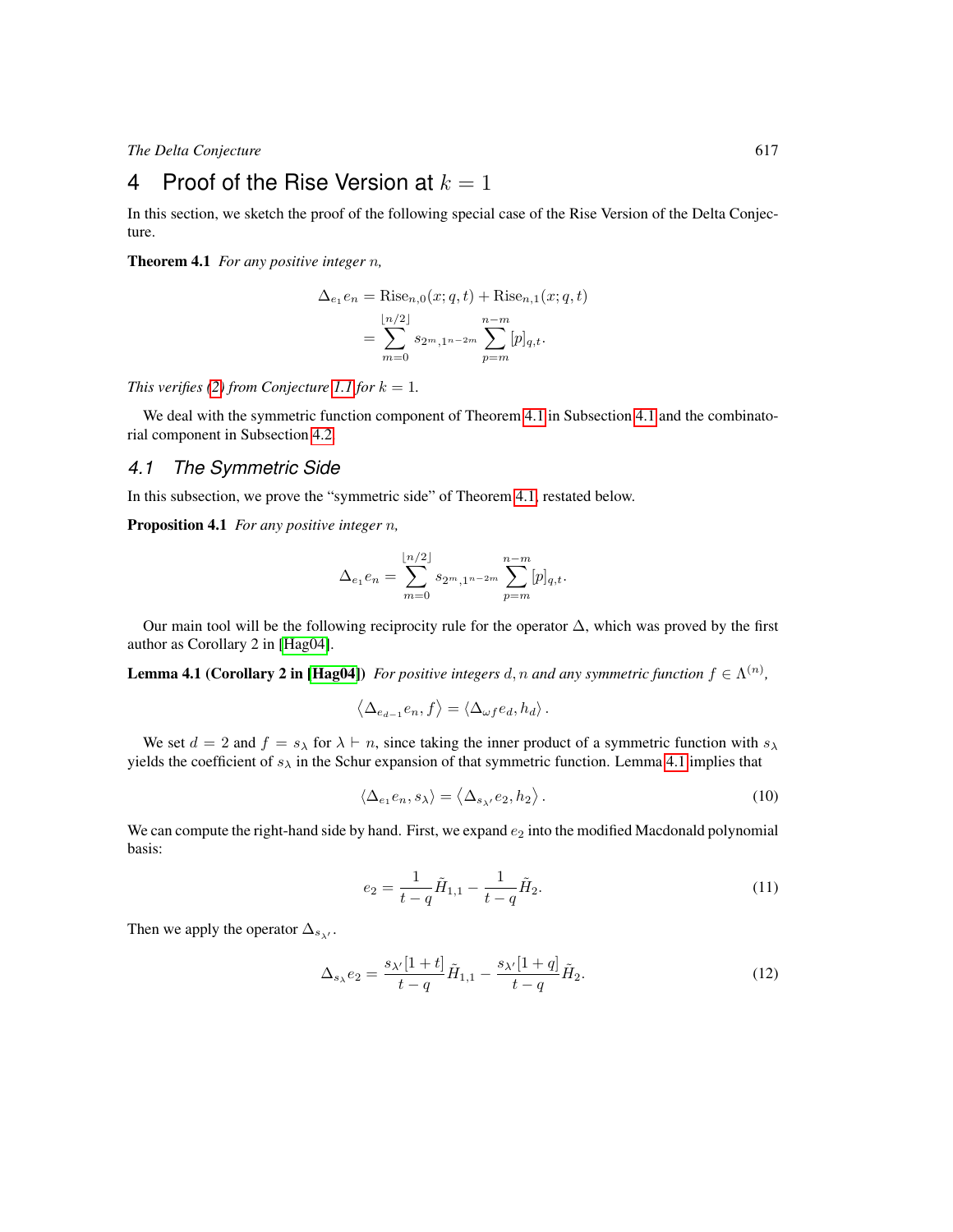Now we take the inner product with  $h_2$ , yielding

$$
\langle \Delta_{s_{\lambda'}} e_2, h_2 \rangle = \frac{s_{\lambda'}[1+t] - s_{\lambda'}[1+q]}{t-q}.
$$
\n(13)

It is already clear that the above expression is a polynomial in  $q$  and  $t$ . Moreover, for any monomial  $u$ the principal specialization  $s_{\lambda'}[1 + u]$  is equal to the sum  $\sum_{T} u^{#2 \text{'s in } T}$  over all semi-standard tableaux T of shape  $\lambda'$  filled with 1's and 2's. This sum is zero if  $\lambda'$  has more than two rows, so we can restrict our attention to  $\lambda' = (n - m, m)$  for some integer  $0 \le m \le \lfloor n/2 \rfloor$ . For such a tableaux T of shape  $(n-m, m)$ , it is clear that the first m entries in the first row of T must be 1's and all entries in the second row of T must be 2's. Of the remaining  $n - 2m$  entries, we are free to choose an integer  $0 \le i \le n - 2m$ such that the left i entries are 1's and the right  $n - 2m - i$  entries are 2's. Hence

$$
s_{n-m,m}[1+u] = \sum_{p=m}^{n-m} u^p
$$
 (14)

Since  $(n - m, m)' = (2^m, 1^{n-2m})$ , we have

$$
\left\langle \Delta_{e_1} e_n, s_{2^m, 1^{n-2m}} \right\rangle = \frac{\sum_{p=m}^{n-m} t^p - q^p}{t - q} = \sum_{p=m}^{n-m} [p]_{q,t} \tag{15}
$$

which proves Proposition [4.1.](#page-6-4)

In theory, this method can be used to compute  $\Delta_{e_k}e_n$  for any fixed value of  $k.$  For example,  $\langle\Delta_{e_2}e_n, s_\lambda\rangle$ equals

$$
\frac{(t-q^2)s_{\lambda'}[1+t+t^2] - (q+t+1)(t-q)s_{\lambda'}[1+q+t] + (t^2-q)s_{\lambda'}[1+q+q^2]}{(t-q)(t^2-q)(t-q^2)}
$$
(16)

which is clearly a polynomial in  $q$  and  $t$ . Unfortunately, it is not clear why the resulting expression should be a *positive* polynomial in q and t, and this becomes more and more of a problem as k grows.

#### <span id="page-7-0"></span>*4.2 The Combinatorial Side*

In this subsection, we sketch a proof of the following proposition, completing the proof of Theorem [4.1.](#page-6-1)

Proposition 4.2 *For any positive integer* n*,*

Rise<sub>n,0</sub>(x; q, t) + Rise<sub>n,1</sub>(x; q, t) = 
$$
\sum_{m=0}^{\lfloor n/2 \rfloor} s_{2^m, 1^{n-2m}} \sum_{p=m}^{n-m} [p]_{q,t}.
$$

First, we note that  $Rise_{n,0}(x; q, t) = e_n = s_1$ , which accounts for the  $m = p = 0$  term above. We will need to work harder to expand  $Rise_{n,1}(x; q, t)$ . We note that  $Rise_{n,k}(x; q, t)$  is closely related to the LLT polynomials of [\[LLT97\]](#page-11-9). There are many benefits of this connection between  $Rise_{n,k}(x; q, t)$ and LLT polynomials. The first is that LLT polynomials are known to be symmetric, which implies that  $Rise_{n,k}(x; q, t)$  is symmetric. On the other hand, we are still unable to prove that  $Val_{n,k}(x; q, t)$  is symmetric.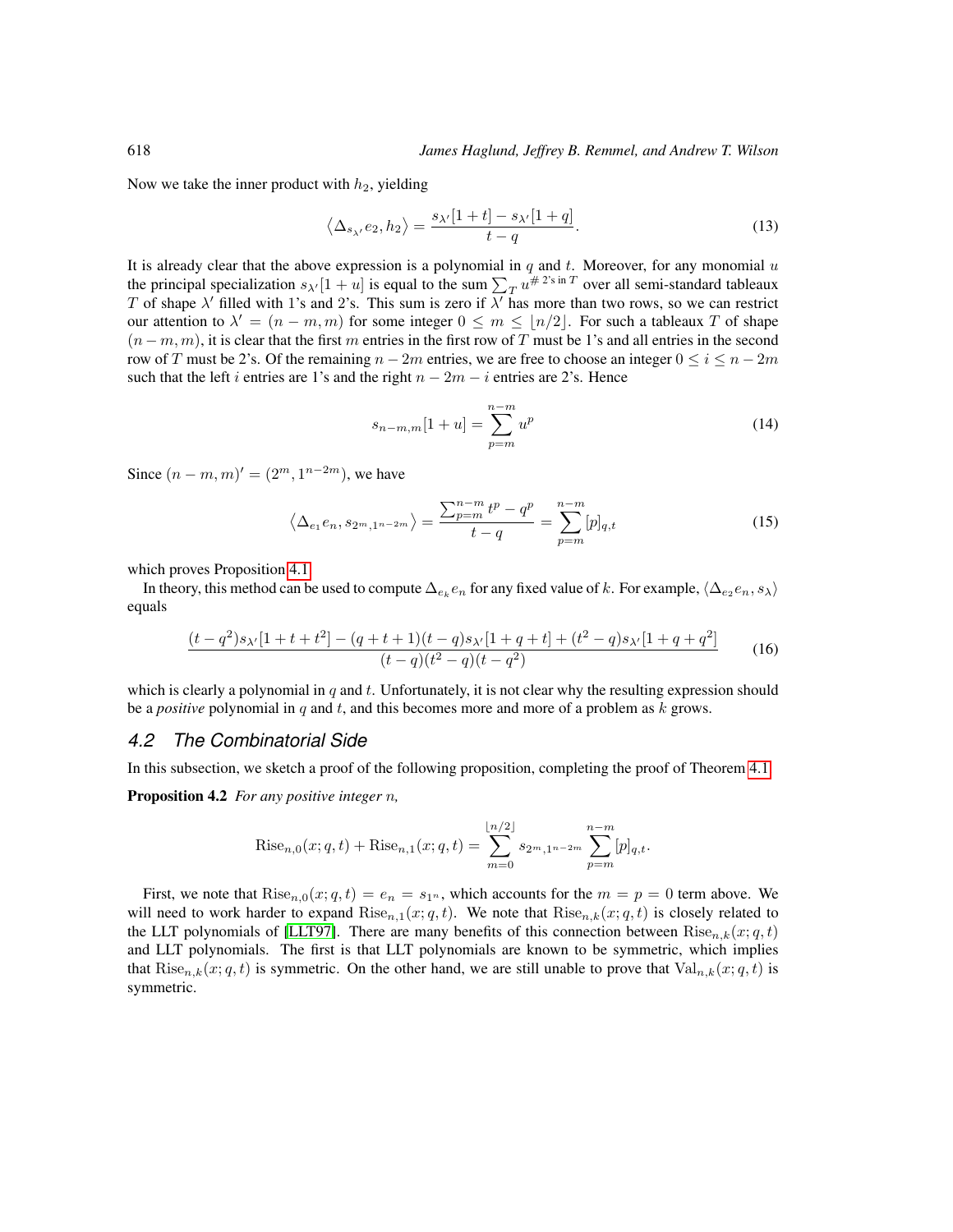More pertinent to our current case, much is known about the LLT polynomials that appear in  $Rise_{n,k}(x; q, t)$ . In particular, Carre and Leclerc [\[CL95\]](#page-10-1) showed how to expand "2-column" LLT polynomials into Schur ´ functions. In the full version of this abstract, we leverage this information to complete the proof of Theorem [4.1.](#page-6-1)

# <span id="page-8-0"></span>5 4-Variable Catalan Polynomials

It is well-known [\[Hag08\]](#page-11-10) that taking the inner product with  $e_n$  corresponds to removing the labels from a labeled Dyck path. Thus, the Delta Conjecture implies the following conjecture.

$$
\left\langle \Delta_{e_k}^{\prime} e_n, e_n \right\rangle = \sum_{D \in \mathcal{D}_n} q^{\text{dinv}(D)} t^{\text{area}(D)} \prod_{a_i(D) > a_{i-1}(D)} \left( 1 + z / t^{a_i(D)} \right) \Bigg|_{z^{n-k-1}}
$$
(17)

$$
=\sum_{D\in\mathcal{D}_n}q^{\text{dinv}(D)}t^{\text{area}(D)}\prod_{i\in\text{Val}(D)}\left(1+z/q^{d_i(D)+1}\right)\Bigg|_{z^{n-k-1}}.\tag{18}
$$

The statistics  $a_i$  and area are defined by simply ignoring the labels of a labeled Dyck path.  $d_i$  and dinv are obtained by labeling the Dyck path  $D$  so that it strictly decreases in reading order. as in [\[Hag08\]](#page-11-10). This conjecture is a generalization of the  $q, t$ -Catalan theorem proved by Garsia and the first author [\[GH03\]](#page-10-2).

Given the combinatorial interpretations in the Delta Conjecture, it is natural to wonder if we can combine them in a way that includes both products. Unfortunately, the polynomial

$$
\sum_{P \in \mathcal{LD}_n} q^{\text{dinv}(P)} t^{\text{area}(P)} \prod_{i \in \text{Val}(P)} \left(1 + z/q^{d_i(P) + 1}\right) \prod_{a_i(P) > a_{i-1}(P)} \left(1 + w/t^{a_i(P)}\right) x^P \tag{19}
$$

is not symmetric. However, we do seem to obtain an interesting polynomial in the Catalan case. We set

$$
\operatorname{Cat}_n(q, t, z, w) = \sum_{D \in \mathcal{D}_n} q^{\operatorname{dinv}(D)} t^{\operatorname{area}(D)} \prod_{i \in \operatorname{Val}(D)} \left(1 + z/q^{d_i(D)+1}\right) \tag{20}
$$

$$
\times \prod_{a_i(D) > a_{i-1}(D)} \left(1 + w/t^{a_i(D)}\right).
$$

As in the Delta Conjecture, we have a second (conjecturally equivalent) combinatorially defined polynomial. Given a Dyck path D, we set  $b_i(D)$  to be the number of diagonal inversions between the *i*th label in reading order and labels that precede it in reading order, the reading order processes the columns from largest  $a_i$  to smallest and right to left. We define

$$
\overline{\text{Cat}}_n(q, t, z, w) = \sum_{D \in \mathcal{D}_n} q^{\text{dinv}(D)} t^{\text{area}(D)} \prod_{b_i(D) > b_{i-1}(D)} \left(1 + z/q^{b_i(D)}\right)
$$
\n
$$
\times \prod_{a_i(D) > a_{i-1}(D)} \left(1 + w/t^{a_i(D)}\right).
$$
\n(21)

<span id="page-8-1"></span>We call these Catalan polynomials because  $\text{Cat}_n(1, 1, 0, 0) = \overline{\text{Cat}}_n(1, 1, 0, 0) = \frac{1}{n+1} {2n \choose n}$ , the usual Catalan number. Furthermore, we conjecture that these two polynomials are equal and that they are connected to the delta operators as follows.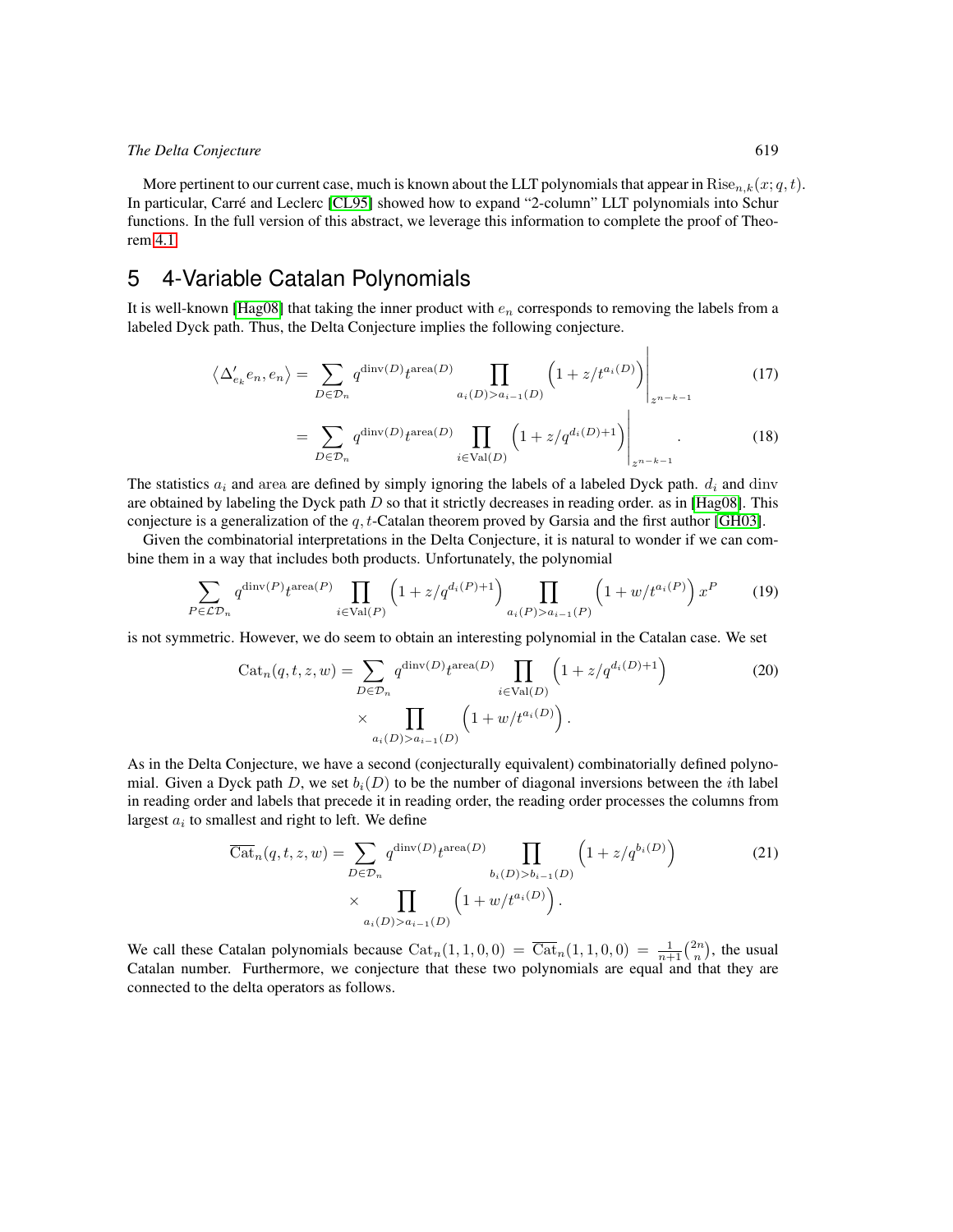#### Conjecture 5.1  $(q, t, z, w$ -Catalan Conjecture)

$$
Cat_n(q, t, z, w)|_{z^k w^\ell} = \overline{\text{Cat}}_n(q, t, z, w)|_{z^k w^\ell}
$$
\n(22)

$$
= \langle \Delta_{h_k} \nabla e_{n-k}, s_{\ell+1, 1^{n-k-\ell-1}} \rangle \tag{23}
$$

<span id="page-9-2"></span><span id="page-9-1"></span>
$$
= \left\langle \Delta_{h_k} \Delta'_{e_{n-k-\ell-1}} e_{n-k}, e_{n-k} \right\rangle. \tag{24}
$$

*Furthermore, each of these expressions is*  $k, l$ -symmetric.

We note that the equality of the right-hand sides of [\(22\)](#page-9-1) and [\(23\)](#page-9-2) would follow from the Rise Version of the Delta Conjecture. This is because rows with  $b_i > b_{i-1}$  are peaks, and turning these peaks into diagonal steps corresponds to the diagonal inversion statistic for Dyck paths in [\[Hag04\]](#page-11-8). It is also well-known that taking the inner product with a Schur function of hook shape yields Schröder paths [\[Hag04\]](#page-11-8).

**Proposition 5.1** For integers  $m \geq k > 0$ , a symmetric function  $f \in \Lambda^{(m)}$ , and any operator  $\Gamma$  defined by  $\tilde{\Gamma}\tilde{H}_{\mu} = g_{\mu}\tilde{H}_{\mu}$  for some  $g_{\mu} \in \mathbb{Q}(q,t)$ , we have

$$
\left\langle \Gamma \nabla f, s_{k+1,1^{m-k-1}} \right\rangle = \left\langle \Gamma \Delta'_{e_{m-k-1}} f, e_m \right\rangle.
$$

Setting  $m = n - \ell$  and  $\Gamma = \Delta_{h_\ell}$  shows the desired equality of symmetric functions in the various conjectures in this section. It is still a mystery why these symmetric functions are  $k, \ell$ -symmetric and how they can be connected to either of the  $q, t, z, w$ -Catalan polynomials. It is possible that special cases of these conjectures can be proved in a manner analogous to the special cases proved for the Delta Conjecture; we have not explored these issues at this point. The only progress we have been able to make so far is to prove (somewhat complicated) recursions for refined versions of the combinatorial polynomials appearing in Conjecture [5.1,](#page-8-1) which we will include in the full version of this abstract.

# <span id="page-9-0"></span>6 Open Problems

In this section, we describe a few open problems related to the Delta Conjecture. These accompany the problems of studying the minimaj statistic, mentioned at the end of Section [2,](#page-3-2) and of proving cases of the  $q, t, z, w$ -Catalan Conjecture, as described in Section [5.](#page-8-0)

### *6.1 Schroder Paths and 1,2-Labeled Dyck Paths ¨*

In [\[Wil15b\]](#page-11-3), the third author develops recursions for the polynomials  $\langle\text{Rise}_{n,k}(x; q, t), f\rangle$  and  $\langle\text{Val}_{n,k}(x; q, t), f\rangle$ for symmetric functions f of the form  $h_d e_{n-d}$  or  $h_d h_{n-d}$ . He then uses these recursions along with various results about q-binomial coefficients to resolve the Delta Conjecture in the case where we take the inner product with f on both sides and set  $t = 1/q$ . It would be nice to remove the  $t = 1/q$  condition for this result, since this would yield a complete analog of the first author's results on the Shuffle Conjecture in [\[Hag04\]](#page-11-8). The main obstruction at this point is the symmetric function side.

**Problem 6.1** *Find recursions for the polynomials*  $\langle \Delta_{e_k} e_n, h_d e_{n-d} \rangle$  *and*  $\langle \Delta_{e_k} e_n, h_d h_{n-d} \rangle$  *similar to the recursions obtained for the*  $k = n$  *case in [\[Hag04\]](#page-11-8).*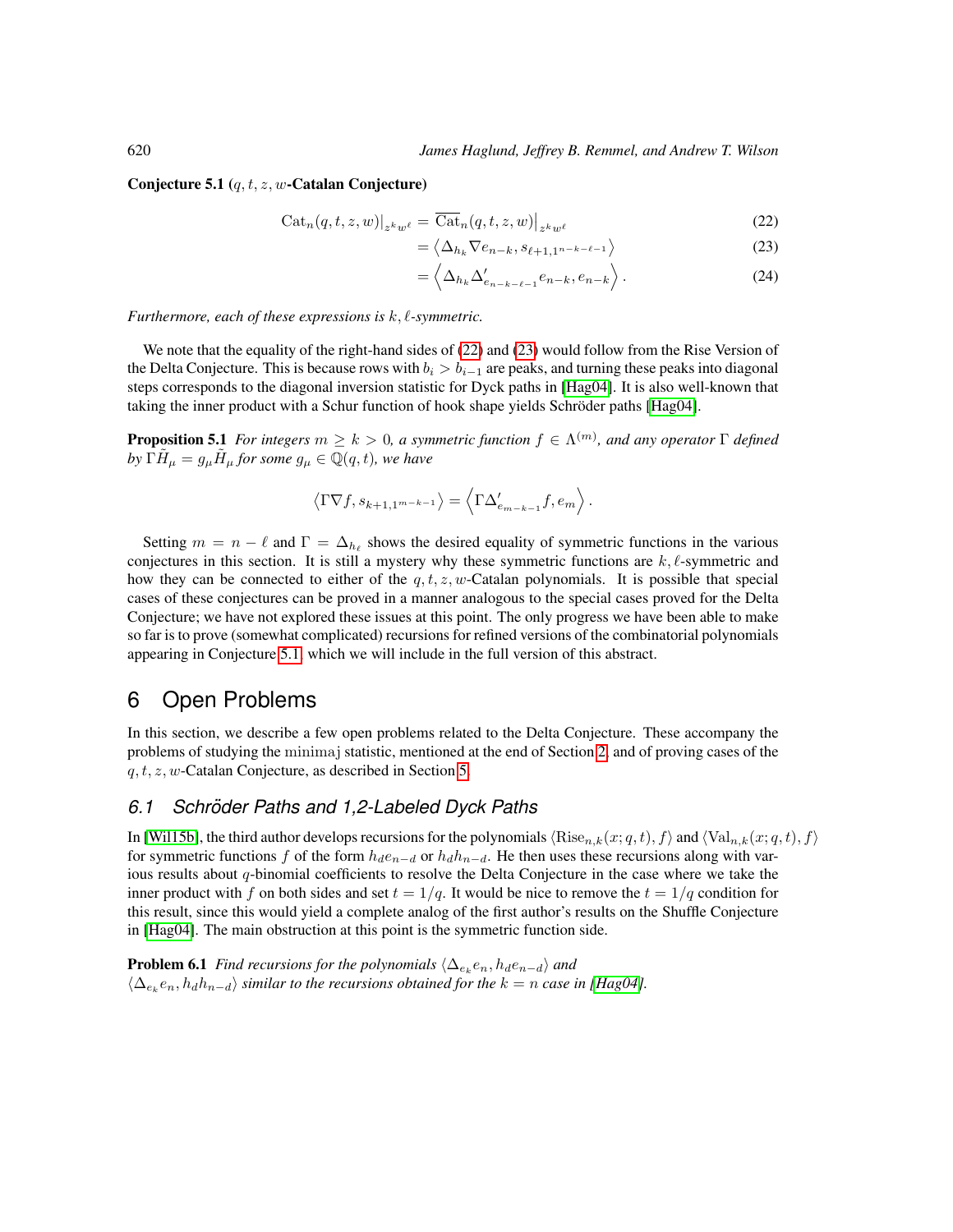## 6.2 Symmetry of  $Val_{n,k}(x; q, t)$

We mentioned in Subsection [4.1](#page-6-2) that, due to the connection with LLT polynomials, we know that  $Rise_{n,k}(x; q, t)$ is symmetric. On the other hand, we have no such result for  $Val_{n,k}(x; q, t)$ . In fact, we have observed that restricting the definition of  $\text{Val}_{n,k}(x; q, t)$  to labelings of a fixed Dyck path does *not* always yield a symmetric function, which is in stark contrast to the  $Rise_{n,k}(x; q, t)$  case. This implies that the following problem could be quite difficult.

**Problem 6.2** *Prove*  $Val_{n,k}(x;q,t)$  *is a symmetric function, possibly by connecting it to (generalized?) LLT polynomials.*

The only partial results we have in this direction are that  $Val_{n,k}(x; q, 0)$  (due to Proposition [2.1\)](#page-4-0) and  $Val_{n,k}(x; 1, t) = Rise_{n,k}(x; 1, t)$  are symmetric.

### *6.3 Generalizations*

There are various ways one could generalize the Shuffle Conjecture. For example, we could replace  $e_k$ by a general elementary symmetric function  $e_{\lambda}$  or even a general symmetric function f. This would generalize the Fuss extension of the Shuffle Conjecture [\[HHL](#page-11-1)+05]. Alternatively, one could replace  $e_n$ with  $p_n$ , which would hopefully have some relationship to the set of all lattice paths from  $(0, 0)$  to  $(n, n)$ , as developed for the Shuffle Conjecture in [\[LW07\]](#page-11-11). We would also like to develop a concrete connection between the delta operator and the Rational Shuffle Conjectures of [\[BGLX14\]](#page-10-3) apart from the  $t = 1/q$ result mentioned in Section [3.](#page-5-0) Finally, it would be quite interesting if one could find an extension of the module of diagonal harmonics with Frobenius characteristic equal to  $\Delta_{e_k} e_n$ .

### *6.4 Towards a Proof of the Delta Conjecture*

Finally, we would be remiss if we did not mention the recent preprint of Carlsson and Mellit [\[CM15\]](#page-10-0) which contains a proof of the Compositional Shuffle Conjecture, and therefore the  $k = n - 1$  case of the Delta Conjecture. It is quite possible that their proof could be adjusted to prove the Delta Conjecture, although it seems like this adjustment must be nontrivial. We are investigating ways to generalize the key recursions in [\[CM15\]](#page-10-0) in order to apply them to the Rise Version of the Delta Conjecture. At the very least, this is a promising development towards a proof of the Delta Conjecture.

# References

- <span id="page-10-3"></span>[BGLX14] F. Bergeron, A. Garsia, E. Leven, and G. Xin. Compositional  $(km, kn)$ -shuffle conjectures. arXiv:1404.4616, April 2014.
- <span id="page-10-1"></span>[CL95] C. Carre and B. Leclerc. Splitting the square of a Schur function into its symmetric and ´ antisymmetric parts. *J. Algebraic Combin.*, 4(3):201–231, 1995.
- <span id="page-10-0"></span>[CM15] E. Carlsson and A. Mellit. A proof of the shuffle conjecture. arXiv:math/1508.06239, August 2015.
- <span id="page-10-2"></span>[GH03] A. Garsia and J. Haglund. A proof of the q, t-Catalan positivity conjecture. *Adv. Math*, 175:319–334, 2003.